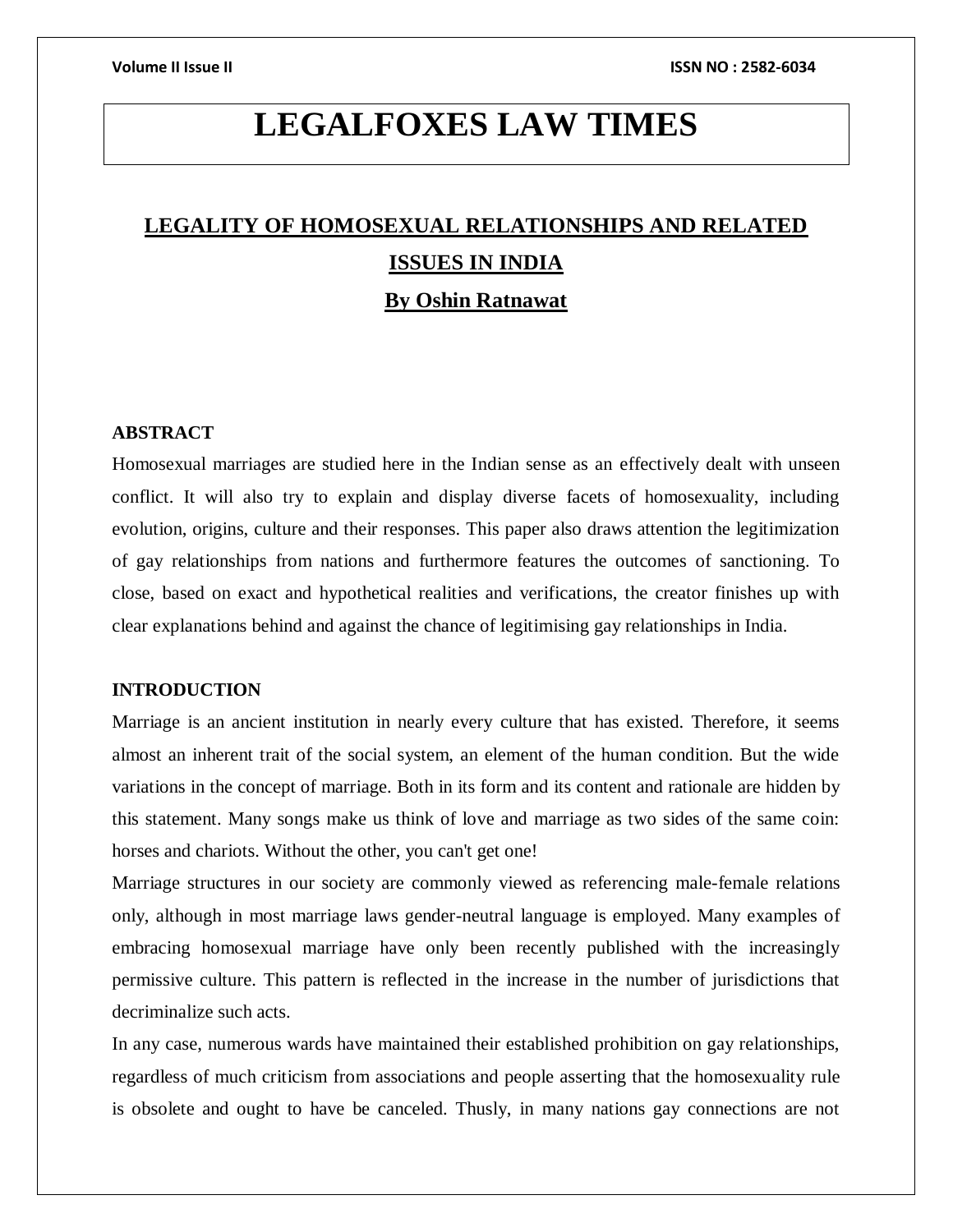legitimately perceived paying little mind to their span and as such numerous common and monetary rights that are consequently conceded conjugal status are declined to gay accomplices. The paper also suggests that simultaneous legal recognition of same-sex marriages is required because discrimination based on sexual orientation is intolerable in both civil and criminal law. Marriage policy, denying the State benefits to spouses of the same sex and the social and juridical recognition it requires, recognizes only heterosexual partnerships. The paper explores whether India should embark on the road of recognition for the 'civilian unions' followed by several other countries, but concludes that the mechanism of recognition for same-sex marriages is not satisfactory.

The document concludes that, through a judicial interpretation of the Special Marriage Act allowing same sex marriage to be allowed, the most feasible way of gaining statutory approval for same sex weddings would be to amend or, if Kushal were to be reversed, not to allow the same sex marriages would unfairly discrimination against members of the LGBTQ community. The intense resistance to the ambitions of the LGBT community by a vocal segment of the Indian society cannot be disputed.

### **Definition**

 $\overline{\phantom{a}}$ 

The word homosexuals literally means as 'of the same sex, being a hybrid of the Greek prefix homo meaning 'same' and Latin root meaning 'sex'.<sup>1</sup> Homosexuality is a sexual orientation characterized by sexual attraction or romantic love exclusively for people who are identified as being of the same sex. People who are homosexual, particularly males are known as 'gay', gay females are known as 'lesbians'. That is homosexual marriages, sometimes referred to as gay marriage, indicates a marriage between two persons of the same sex.<sup>2</sup>

### **Homosexuality in Indian Society**

No such key change has happened in India as respects social and legitimate acknowledgment, and gay people keep on being exposed to brutality by various State and society accounts. In India, ten crore-wide increasing groups are currently forming their own hips and events of a

<sup>&</sup>lt;sup>1</sup> Older words for homosexuality, such as homophilia and inversion have fallen into disuse. Less frequently used terms are queer, homo, fag or faggot and dyke.

<sup>2</sup> Homosexual marriages are also known as gender-neutral marriage, equal marriage, and gay marriage.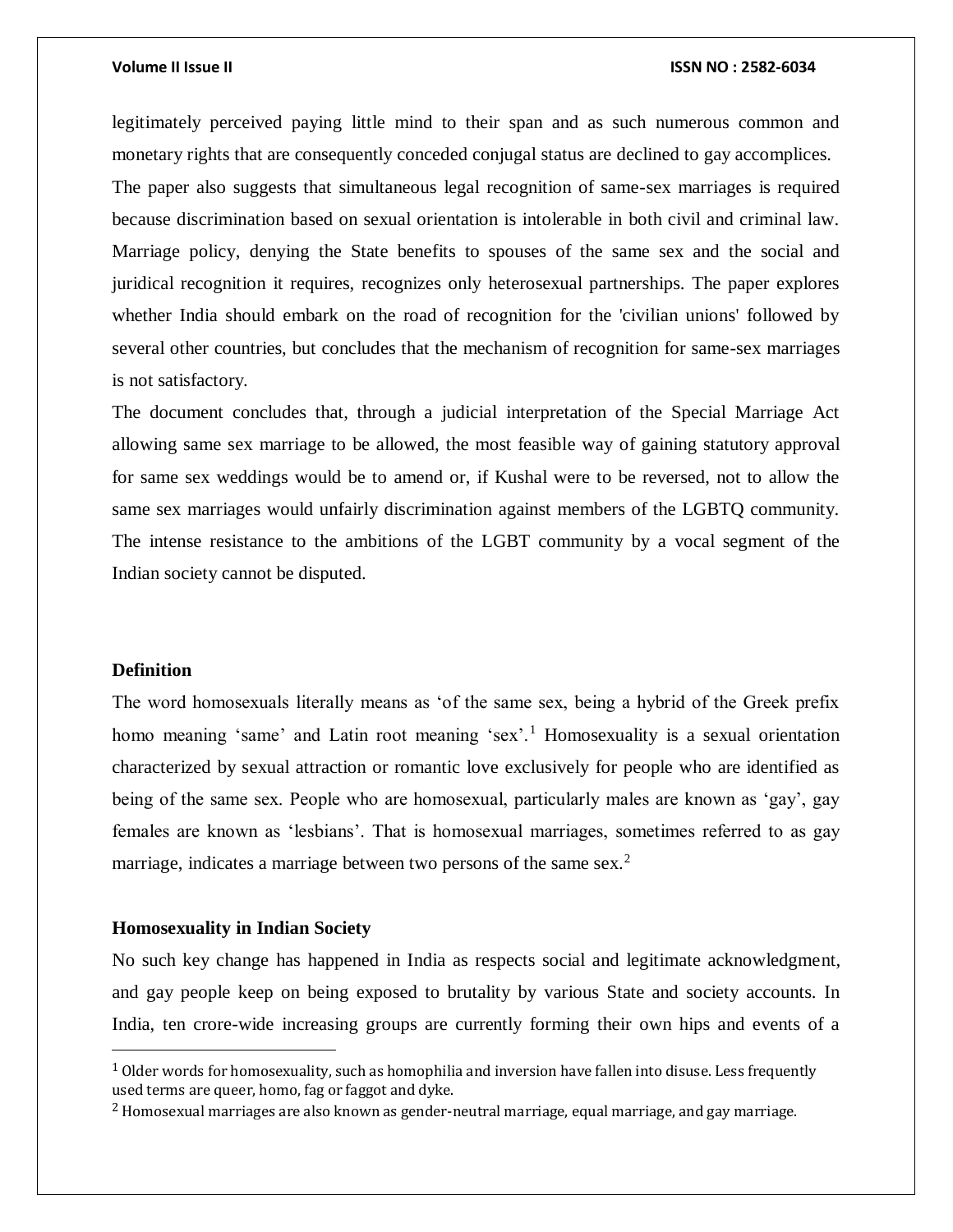fractured community of a few hundred homosexuals. Online and offline, they're going from subway to semi-urban communities.<sup>3</sup> While the Indian gay development's core is Delhi and Mumbai (with five lakh gays each) and, less significantly, Bangalore and Calcutta, individuals from more modest urban areas in Gujarat, Maharashtra and Bihar are additionally coming out. These Indian gays talk live in visit rooms, searching for perfect partners, becoming hopelessly enamored, engaging in sexual relations on the net, and experiencing urban areas to be with one another in reality. This shows that in India, gay relations are not incredible, but instead commonly occur in greater metropolitan zones on the planet where individuals can be more open about their sexuality. The administrations given to gay, lesbian and transsexual gatherings included help lines, magazines and pamphlets, wellbeing assets, social zones and drop-in focuses, in different urban communities and urban areas, for example, Karnataka, Delhi, Mubai, Calcutta, Bangalore, Hyderabad, Pune, Chennai, Patna, Lucknow, Akola, Trichi and Gulbarga. Gay pride marches have also been held recently in Calcutta, Mumbai and Banglore. All these examples demonstrate that the homosexual community of India is evident and is increasingly articulate.

### **Legal Status of Homosexuals in India**

 $\overline{a}$ 

Section 377<sup>4</sup> of the Penal Code of Indian Affairs (1860) contains immoral offences and covers the domain of homosexuality. In India, the British Penal Code of the 19th century introduced the Homosexuality Act. Article 377 says: "Whoever has a carnal relationship with any man, woman or animal on a voluntary basis, shall be punished with life imprisonment or imprisonment for a term which may extend to ten years and shall also be liable to a fine."

Section 292 of the IPC also applies to obscenity. Homosexuality may be protected by this section.

Also section 294 of Indian Penal Code, which penalizes any kind of "obscene behaviour in public", is also used against gay men. It is important to note here that in England the offence of

<sup>3</sup> www.haworthpress.com/store/E-Text/View\_EText.asp?a=3&fn=J236v07n01\_09&i=1%

<sup>4</sup> This section (377) is mostly been used to register cases on the child sexual abuse, since the rape laws do not have scope to include male rape. On the other hand 'Against the order of nature' is broad enough to include sexual abuse of male children.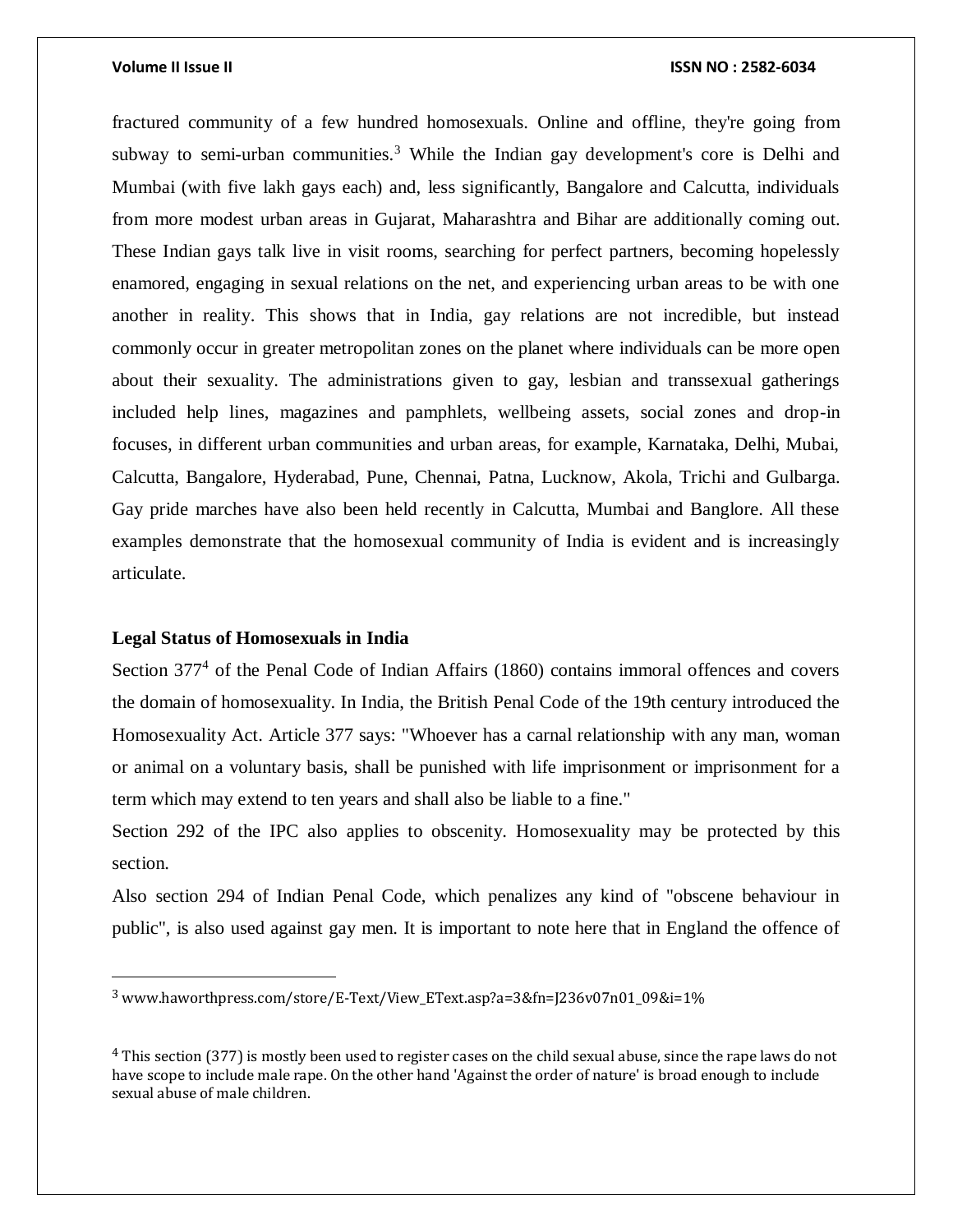homosexuality between consenting partners has been abolished by the Sexual Offenders Act 1967 (that is in the country of origin of this law) whereas in India, the consent is quiet immaterial for constituting an offence as defined under this section.<sup>5</sup> In India, therefore, it is primarily Section 377 which explains and defines unnatural crimes.<sup>6</sup>This clause makes homosexuality illegal with a life imprisonment or ten years imprisonment for a fine.<sup>7</sup>

# **Cases and Judgments**

From 1860 to 1992, there were just 30 hearings before the High Court and the Supreme Court in the history of the judiciary. Of those 30 cases, 18 were not determined, four were consensual, eight were unspecific prior to 1940, and 15 of the 30 cases reported were minor assaults<sup>8</sup>.

The case in which a person had homosexual relations with a child, with the consent of a child, was considered in Decision<sup>9</sup> of the Supreme Court (Fazal Rab vs. State of Bihar)<sup>10</sup> In 1983, the Supreme Court of Bihar argued that 'the crime is an offence, which is a sexual perversity under Section 377 of the IPC.<sup>11</sup> Section 377 was also used to harass women, especially in the case of

Essential Ingredients

 $\overline{a}$ 

ii. That it may be with man, woman or animal.

<sup>5</sup> Under this clause, a third party can sue the partners who voluntarily entered into sodomy thereby infringing on the right to personal liberty and privacy as enshrined in the Fundamental Rights of the Constitution.

<sup>6</sup> The legal status of homosexuality in the Indian Armed Forces follows the model set by Sec. 377 of IPC.

 $<sup>7</sup>$  Explanation- Penetration is sufficient to constitute the carnal intercourse necessary to the offences</sup> described in this section.

i. That there must be voluntary carnal intercourse against the order of nature.

Classification of offence

Punishment – Imprisonment for life or imprisonment for 10 years and fine – cognizable – Non Bailable – Triable by Magistrate of first class – Non-Compoundable.

<sup>8</sup>www.ilga.info/Information/Legal survey/Asia Pacific/india.htm

<sup>41</sup> www.dialognow.org/node/view/941 - 211k

<sup>42</sup> The Gujarat High Court said that it is a lesbian relationship and that the marriage be annulled. <sup>9</sup>AIR 1983 (SC) 323.

 $10$  In this case perversity was treated synonym for homosexuality.

<sup>&</sup>lt;sup>11</sup> It went on to say that " No force appears to have been used neither omissions of permissive society nor the fact that in some countries homosexuality has ceased to be an offence, has influenced our thinking'.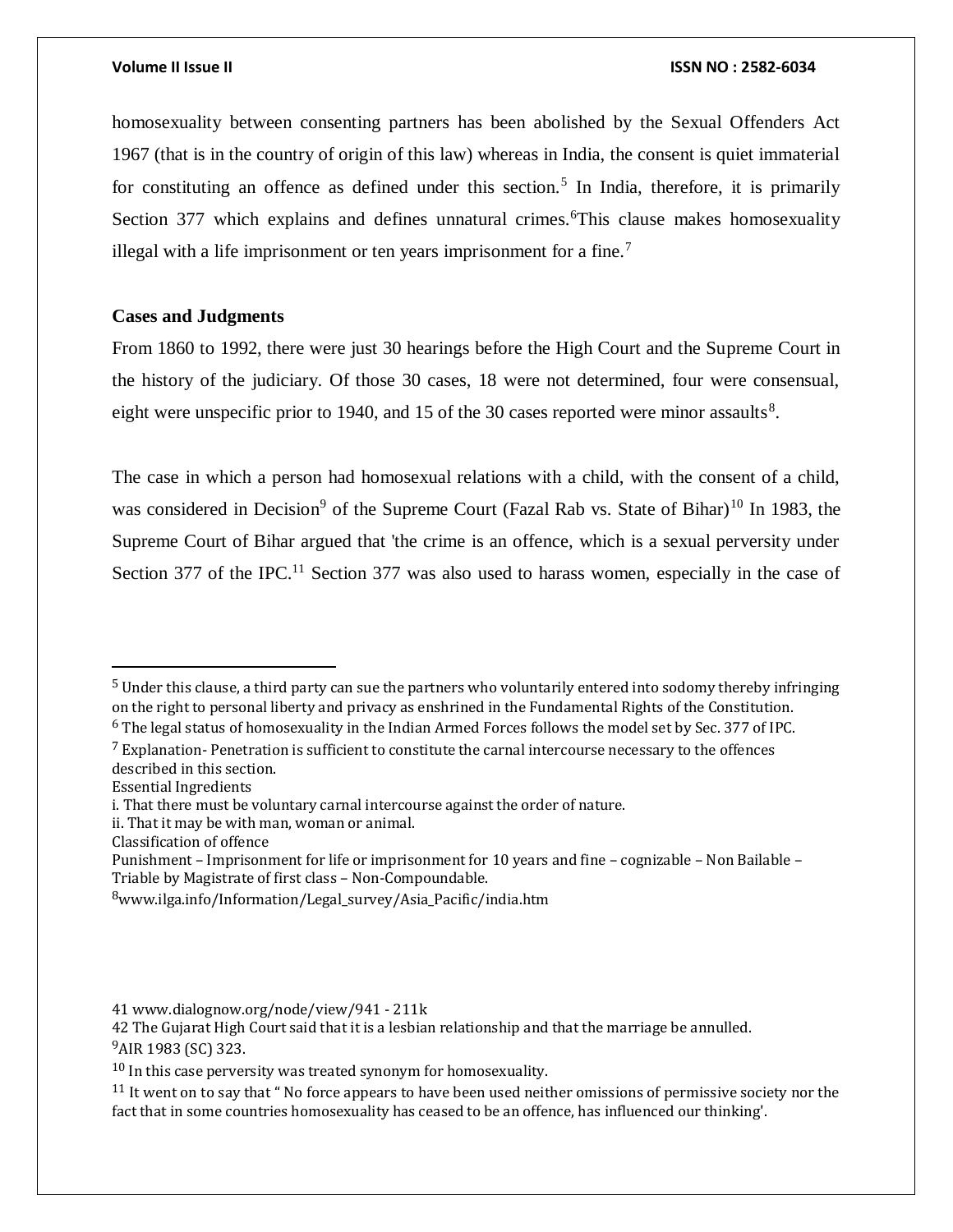women who run away together or who make their relationship known.<sup>12</sup> In 1987, Tarulata/Tarun Kumar underwent female-to-male sex change surgery and married Lila in 1989.<sup>13</sup> Lila's father filed a petition in the High Court of Gujarat alleging that it was a lesbian relationship and that marriage was cancelled. The petition called for criminal prosecution pursuant to sec. 377.<sup>14</sup> 18 men were arrested in 1992 from a park in New Delhi accused of being gay men. They were

released from police custody following marches and protests targeted at gays, lesbians and human rights activists after they lodged a minor lawsuit. In fact, they were not categorised in accordance with Section 377 but under the Delhi Police Act under public nuisance clause.

The Supreme Court of Delhi also accepted in 2001 a petition demanding that the article claim that homosexual acts are "criminalises homosexual acts" between two adult, consenting parties and preventing attempts to monitor AIDS between gays. The case is pending before the judge after multiple hearings.

In 2004, a group of gay and lesbian magazines for South Asians were forwarded in a package to the Calcutta-based gay community for distribution to subscribers under Section 292 of the IPC by the customs authority. They argued that, as a rule, this publication is obscenity and a violation of the country's morality.<sup>15</sup> This case was closed because the addressee did not see any way out of the parcel. In a recent case, a highly educated individual committed this crime. Regarding his loss of service and other implications for his career following the offence, the Supreme Court sentenced him to two months in jail.<sup>16</sup> In another case, the Supreme Court reduced the sentence of the accused to six months in jail, as the accused did not use force on a boy when he committed sodomy.<sup>17</sup> In the case of Himachal Pradesh, where a truck driver had twice committed sodomy on a boy in his truck, a sentence of one year's imprisonment and a fine of Rs. 500.00 were

 $\overline{a}$ 

 $12$  Even though this section does not distinguish sodomy between males and between male and female, this section is targeted against males more so than females.

<sup>13</sup>timesofindia.indiatimes.com/articleshow/msid-1381303,prtpage-1.cms - 15k -

<sup>14</sup> http://www.hsph.harvard.edu/Organizations/healthnet/SAsia/suchana/0909/rh374.html

<sup>15</sup>Section 292 to 294 of Indian Penal Code enumerates obscenity. Subsection (1) to section 292 of the code defines obscene publication and rest of the part of section 292 and Section 293 of the code, Prohibits the sale and distribution of obscene Publications and Sec 294 of the code prohibits obscene acts and songs.

 $16$ www.ilga.info/Information/Legal\_survey/Asia\_Pacific/india.htm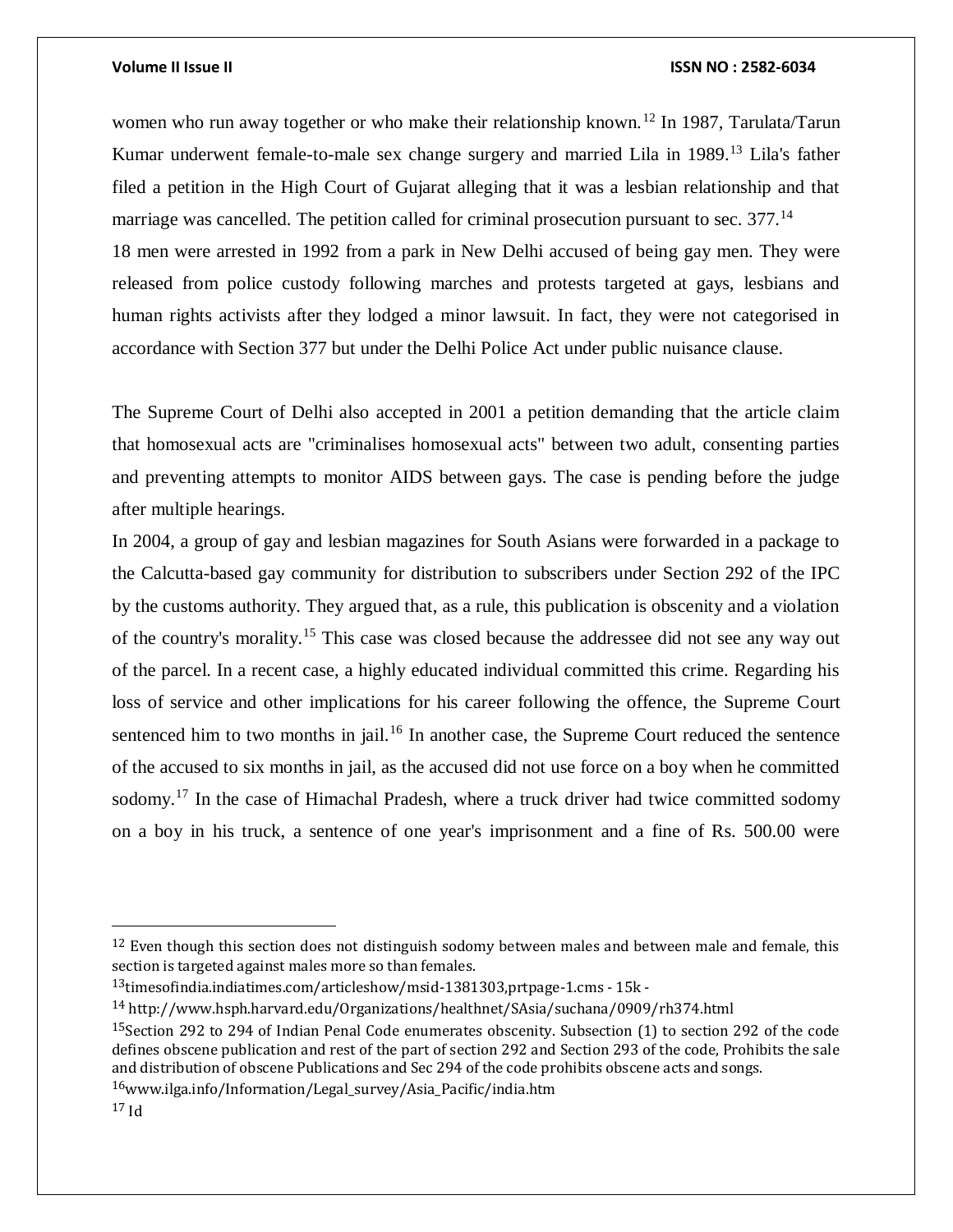imposed on the accused.<sup>18</sup> Both of these instances suggest that the actual punishment levied under this section is not usually bulky.

## **Official recognition**

"When we reserve the privilege to cherish who we love, paying little heed to gender or sexual direction, for what reason should a common state not acknowledge a marriage between two individuals? "

Indian culture is not so ordinary to be, "It tends to be seen that numerous families acknowledge same-sex connections, particularly after the 2018 judgment, when the Supreme Court finished Section 377, and legitimized gay sex, "India unquestionably needs more discussion and talk on LGBTQI rights and personality and not simply imperceptible calm acknowledgment." the time has come to stand up again and battle for correspondence and marriage acknowledgment. I accept that marriage uniformity will empower more prominent social change and receptiveness and acknowledgment when narrow mindedness towards the "other" is filling in India".

# **Equal treatment for all**

 $\overline{a}$ 

Perhaps the greatest test for same-sex couples in India right presently is the lawful issues in guaranteeing their accomplice's legacy. Another is to get effectively engaged with clinical consideration in the event that they have no protected rights as a mate.

Noor Enayat, an extremist for equal rights, refers to some shrink-back concern for LGBTQI pairs when he articulates the above points. "Indian laws acknowledge live seeing someone for straight couples however for same-sex couples, the laws are vague. So an equivalent sex companion can't appreciate the expansion of their privileges and advantages to their accomplice in light of the fact that the law doesn't perceive the association as protected," Noor said. In addition, the analogous right-wing dissident points out that it is unjustified that a couple go around the entire world in a home-grown community that has a similar roof but cannot obtain treatment, extend clinical care,

<sup>18</sup> http://www.ilga.info/Information/Legal\_survey/Asia\_Pacific/1world\_legal\_survey\_\_asia\_pacific.htm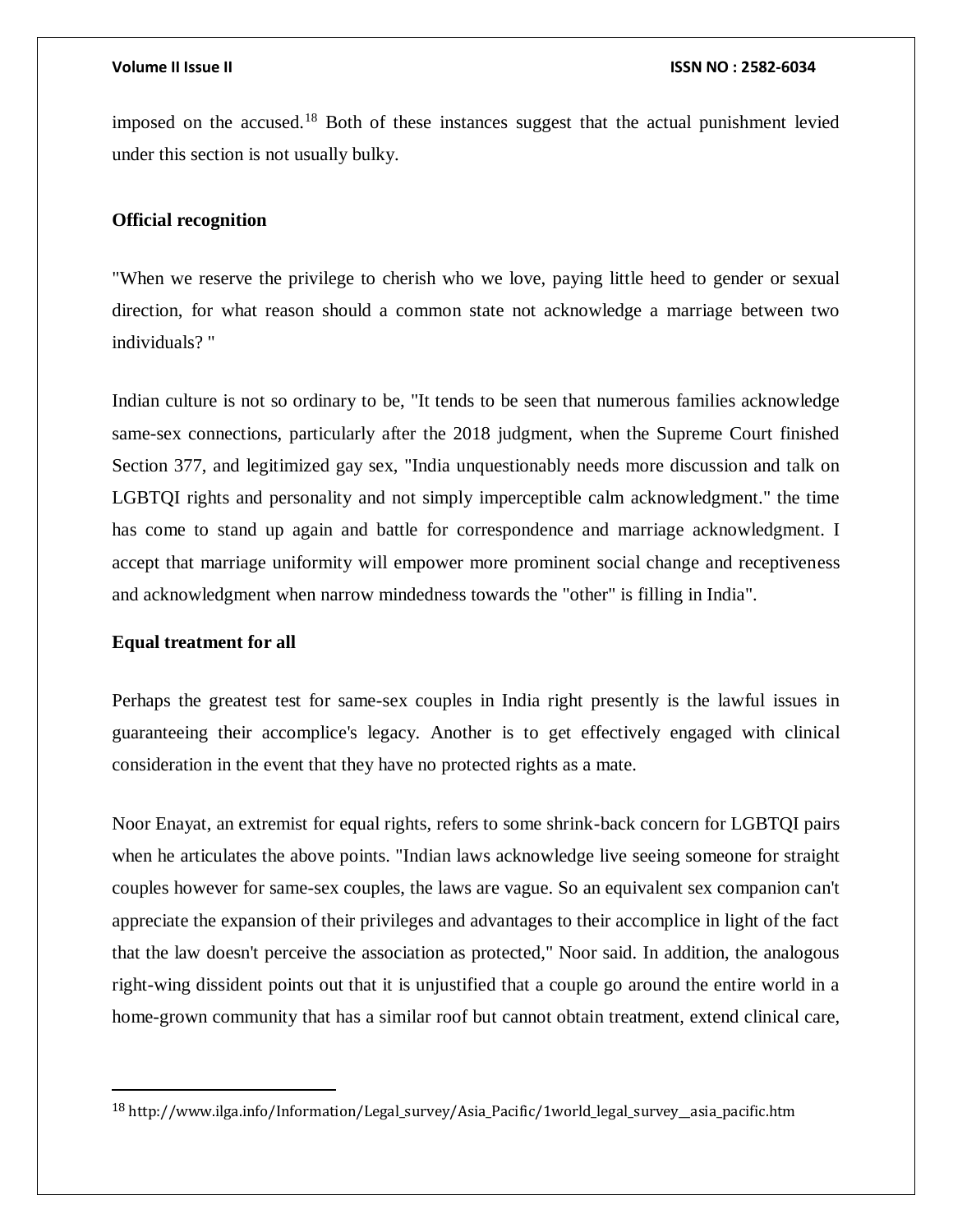take care of a husband-woman or gain a spousal profit. "By legitimising LGBTQI relationships, the network can secure itself and have equivalent rights without segregation," she said.

# **Contentions around lawful approval**

Since the High Court decriminalised homosexual sex and granted LGBTQI persons the right of the association, several lawyers addressed the obvious question of providing this organisation with the legally valid validity of a marriage. Nevertheless, they couldn't create a social space for the acceptance of same-sex marriage, as did the LGBTQI activists' support in 2018.

Neeha Nagpal, a supporter at the Supreme Court of India, accepts that the privilege to security, as held by the Supreme Court, has different aspects, including the privilege to decision of accomplice. "The Hon'ble Supreme Court has likewise convincingly held that a gay connection between two consenting grown-ups doesn't abuse the law. To my psyche, same-sex relationships should be made passable and the lawful direction for this is going the correct way," she says. In any case, although the courts may be conflicting with current conventional cultural norms, it seems to Abishek Kaul, a High Court Legal Counsel and Analyst at Victoria University, British

Columbia, still has a job to be done.

## **Conclusion:**

Indians are not uninformed about homosexual activities worldwide or their validity, but have doubts about homosexuals. Indian society objects and legitimises homosexuality as a criminal act, while adults enjoy confidentiality. The decriminalisation of IPC Section 377 was a landmark decision in 2018 and was favoured by the Indian LGBTQI community, but it has been for many years and the law does not authorise same-sex couples to marry in particular.

With regard to the trust and same-sex relations, the general public takes a narrow-minded view that exudes massive marriages and emphasises the importance of marriage. First of all, even today, we remain cautious about tolerating same-sex marriages, refusing to change past legislation limiting gay couples to equal treatment.

The interest in authorising gay marriage is somewhere else ignored and neglected, thinking about the new Indian cultural system and the arising war in the cornerstone of marriage. In any event, the general ways of society in marriage as a heterogeneous basis for multiplying and raising